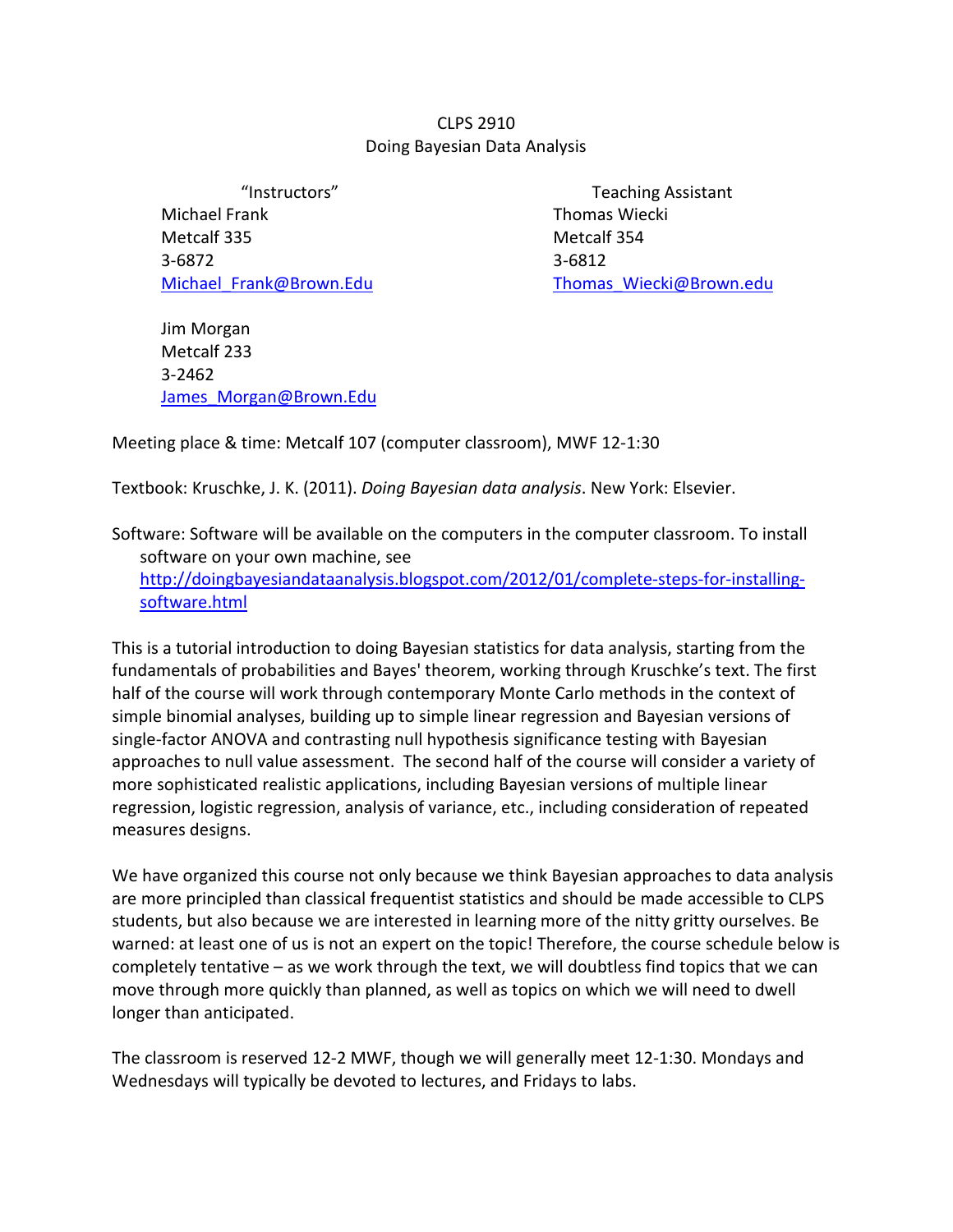## Tentative Course Schedule

| Week | Date | Lecture Topic                                                                                            | Lab                                     |
|------|------|----------------------------------------------------------------------------------------------------------|-----------------------------------------|
| 0    | 1/23 | Introduction<br>Read Kruschke, Chapter 1,<br>http://www.ejwagenmakers.com/2008/BayesFreqBook.pdf         | Introduction to R                       |
| 1    | 1/28 | Contrasting NHST & Bayesian approaches; Review of<br>Probability<br>Read Kruschke, Chapters 2-3          | <b>Exercises from</b><br>Chapters 2-3   |
| 2    | 2/4  | Bayes Rule; Beginning with Binomials<br>Read Kruschke, Chapters 4-5                                      | <b>Exercises from</b><br>Chapters 4-5   |
| 3    | 2/11 | Approaches to inferring binomial proportions; Markov<br>chain Monte Carlo<br>Read Kruschke, Chapters 6-7 | <b>Exercises from</b><br>Chapters 6-7   |
| 4    | 2/20 | Gibbs sampling; Hierarchial priors<br>Read Kruschke, Chapters 8-9                                        | <b>Exercises from</b><br>Chapters 8-9   |
| 5    | 2/25 | Hierarchical modeling; NHST revisited<br>Read Kruschke, Chapters 10-11                                   | <b>Exercises from</b><br>Chapters 10-11 |
| 6    | 3/4  | Null-hypothesis testing, Bayesian style; Power<br>Read Kruschke, Chapters 12-13                          | <b>Exercises from</b><br>Chapters 12-13 |
| 7    | 3/11 | GLM, Bayesian t-Test<br>Read Kruschke, Chapters 14-15                                                    | <b>Exercises from</b><br>Chapters 14-15 |
| 8    | 3/18 | Bayesian Linear Regression<br>Read Kruschke, Chapter 16                                                  | <b>Exercises from</b><br>Chapter 16     |
| 9    | 4/1  | <b>Bayesian Multiple Regression</b><br>Read Kruschke, Chapter 17                                         | <b>Exercises from</b><br>Chapter 17     |
| 10   | 4/8  | <b>Bayesian Oneway ANOVA</b><br>Read Kruschke, Chapter 18                                                | <b>Exercises from</b><br>Chapter 18     |
| 11   | 4/15 | <b>Bayesian Factorial ANOVA</b><br>Read Kruschke, Chapter 19                                             | <b>Exercises from</b><br>Chapter 19     |